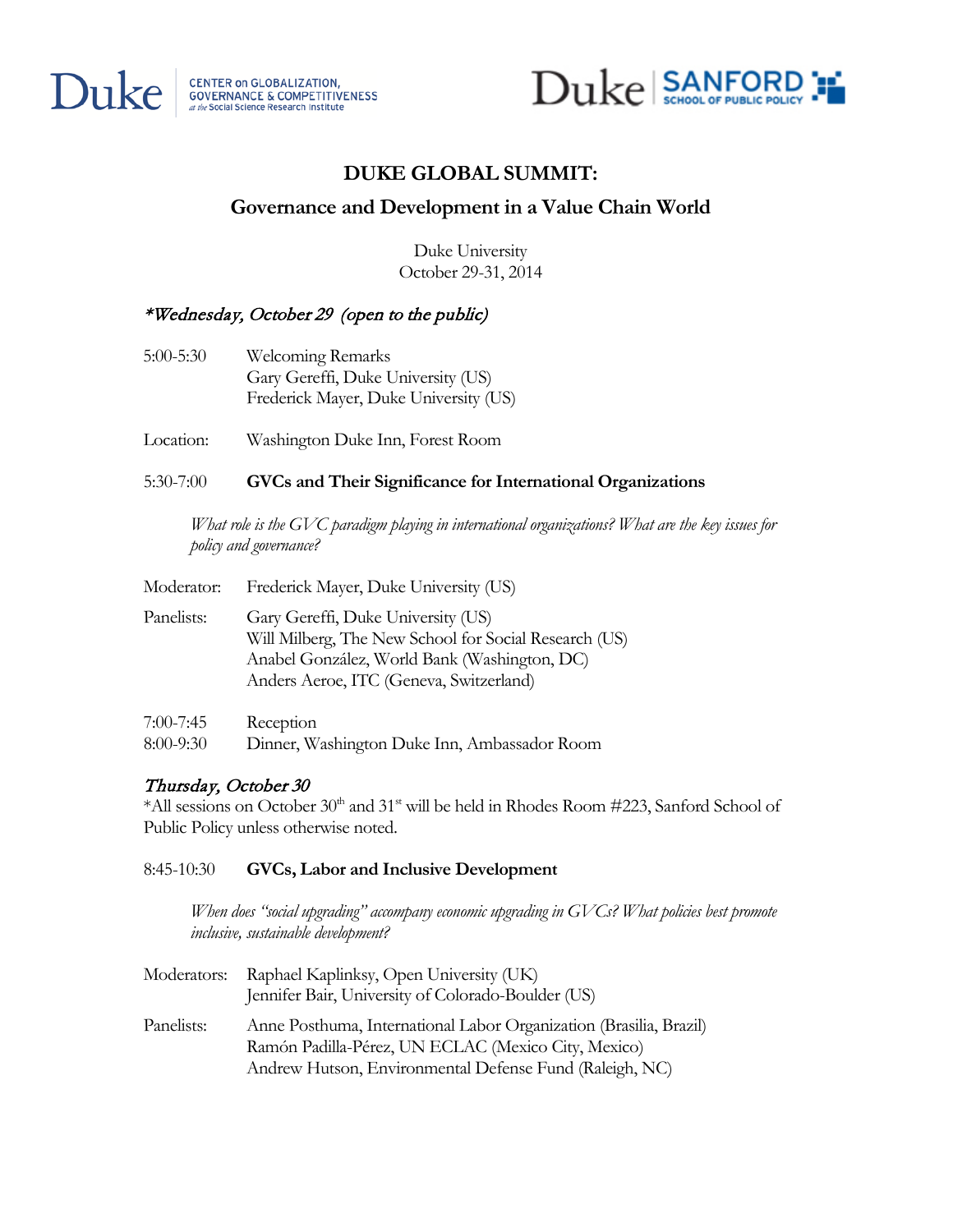#### 11:00-12:45 **Small and Low-Income Countries in Value Chains**

*How can small and low-income countries position themselves to benefit from GVCs? What role can regional value chains (RVCs) play in economic development?* 

| Moderators: | Stephanie Barrientos, University of Manchester (UK)<br>Dev Nathan, Institute for Human Development (India)                                                                                                     |
|-------------|----------------------------------------------------------------------------------------------------------------------------------------------------------------------------------------------------------------|
| Panelists:  | Moono Mupotola, African Development Bank (Abidjan, Côte d'Ivoire)<br>Jeanne Downing, USAID (Washington, DC)<br>Andreas Springer-Heinze, GIZ (Eschborn, Germany)<br>Atul Mehta, IFC/World Bank (Washington, DC) |

1:00-2:00 Lunch

#### 2:15-4:00 **Measuring the Economic and Social Impact of Value Chains**

*How can we better measure trade, finance, and other economic and social outcomes? Where are the current data gaps, and what new measurements would provide more in-depth and useful information for policy makers?*

| Moderators:  | Tim Sturgeon, Massachusetts Institute of Technology (US)<br>Karina Fernandez-Stark (Duke CGGC)                                                                                                                       |
|--------------|----------------------------------------------------------------------------------------------------------------------------------------------------------------------------------------------------------------------|
| Panelists:   | Ivo Havinga, UN Statistics Division (New York)<br>William Powers, USITC (Washington, DC)<br>Michael Ferrantino, World Bank (Washington, DC)<br>Aaron Sydor, Foreign Affairs and International Trade (Ottawa, Canada) |
| $*5:00-6:30$ | Keynote Address, "Global Value Chains and the New World of Trade"<br>(open to the public)<br>Pascal Lamy, former Director-General, WTO (Geneva, Switzerland)<br>Fleishman Commons, Sanford School of Public Policy   |
| $6:30-7:15$  | Reception, Sanford School of Public Policy Lobby                                                                                                                                                                     |
| $7:30-9:00$  | Dinner, Parizade Restaurant                                                                                                                                                                                          |

## Friday, October 31

#### 8:30-10:15 **The Role of Industrial Policy in Global Value Chains**

*What new forms of industrial policy are emerging to reflect GVCs? How can GVC-oriented policies more effectively promote competitiveness and inclusive economic development?*

| Moderators: | John Pickles, University of North Carolina-Chapel Hill (US)<br>Nicola Phillips, University of Sheffield (UK)          |
|-------------|-----------------------------------------------------------------------------------------------------------------------|
| Panelists:  | Patrick Low, Fung Global Institute (Hong Kong)<br>Carlo Pietrobelli, Inter-American Development Bank (Washington, DC) |